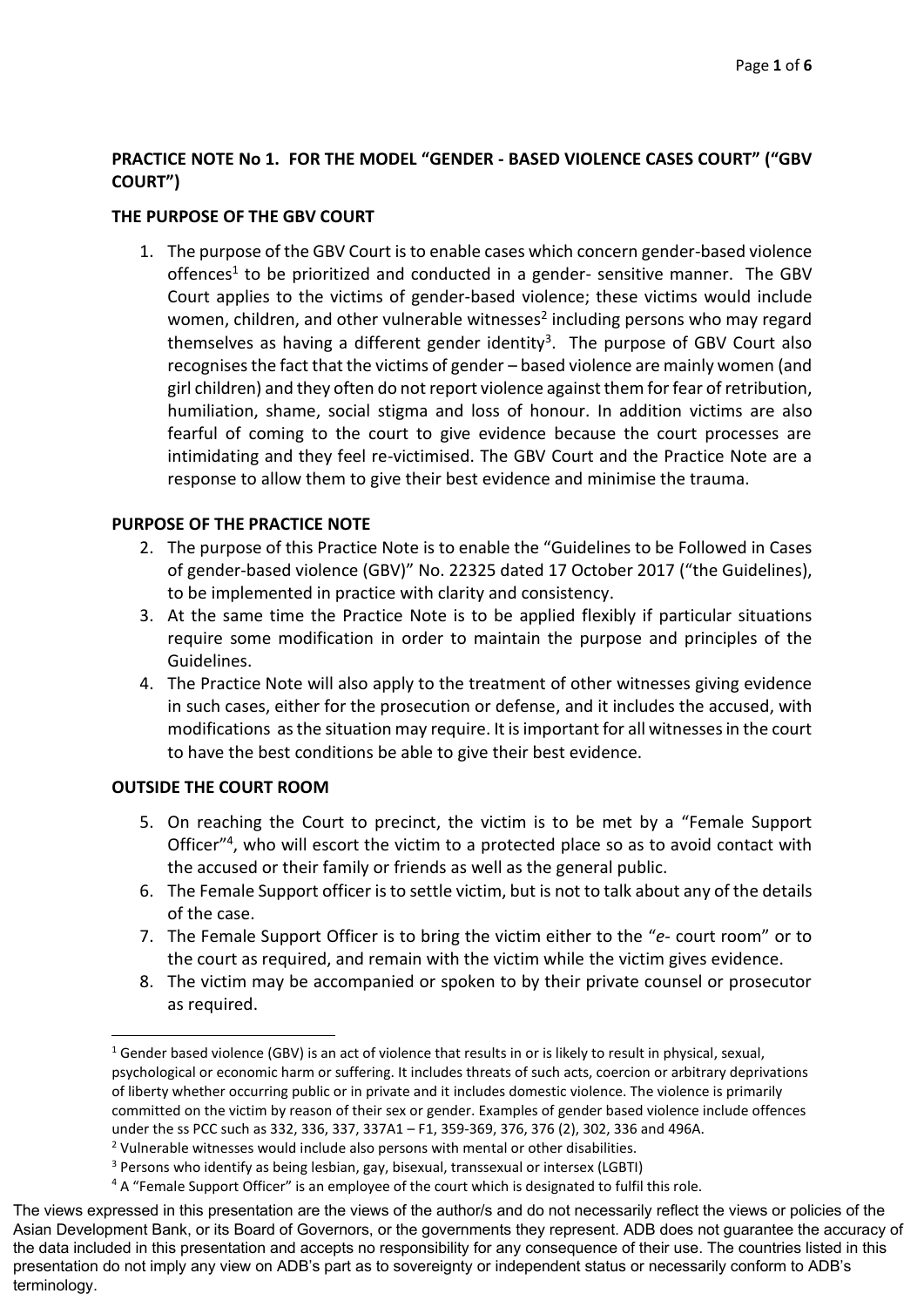9. The prosecutor or counsel for the victim, should speak with the victim and find out whether the victim wishes to give evidence from the "*e-* court room", or in the courtroom with a screen, or in the court room without a screen. This may also be confirmed by the Female Support Officer.

# **THE SET UP OF THE COURT ROOM**

- 10. Adjustments are to be made to the courtroom to improve the comfort for persons in the court which include, making adjustments to the witness box and the accused box so that the witnesses and the accused are able to sit and have water and tissues available to them during the trial process.
- 11. The lawyers, both prosecution and defence, are to be seated at a separate bar table during the trial process. Lawyers are to remain seated during the trial process unless they are speaking or are questioning the witnesses, in which case the counsel may either sit or stand.
- 12. If the victim gives evidence in the court room, it is required that the victim be allowed to enter the court room in the absence of the accused and be seated in the witness box behind a screen. When the accused returns to the court room, the accused should not be visible to the victim.
- 13. The victim will then give evidence with a screen which prevents the victim from seeing the accused and also the accused from seeing the victim, unless identification of the perpetrator is required. If identification is required then the victim may move away from behind the screen to also be able to view accused person. The Female Support Officer should be seated near to where the victim is giving evidence.
- 14. If the victim so chooses, the victim may give evidence in court without the use a screen.
- 15. Further, other arrangements may be made by the Judge in the court room according to the needs of the victim and having regard to the particular circumstances.

#### **SET UP AND USE OF THE** *e-***COURT ROOM**

- 16. Video facilities are to be made available in the trial court room to permit evidence to be given by the victim from the *e -* Court room outside the trial court and be seen and heard on a screen in the trial court. This is to enable the victim to give evidence without coming into the trial court.
- 17. The positioning of the video camera should allow the victim to see the trial courtroom and particularly the Judge and counsel, but not the accused person, unless it is necessary for the victim to identify the person whom the victim says was the perpetrator of the conduct alleged.
- 18. If identification is required then the camera may be repositioned so as to include a view of the accused person.
- 19. The view that persons in the trial court will have is of the victim only, who will be seated unless there is a need for the victim to stand or show any injuries or any body part or to show their height or size.
- 20. Persons present in the *e-*Court room will be the Female Support Officer and or any person such as an interpreter as required.
- 21. The Female Support Officer is to settle the victim in the room before commencement of their evidence.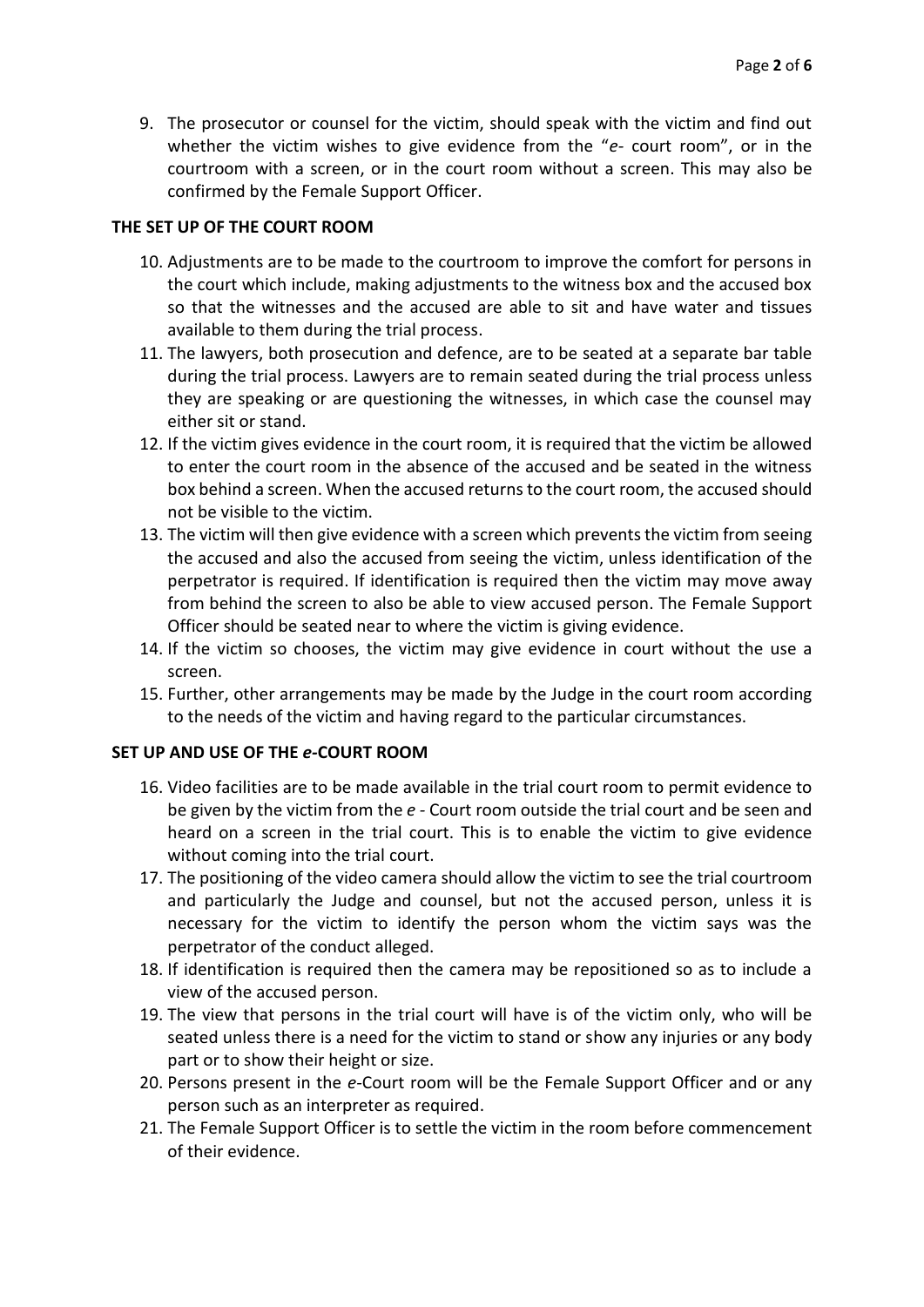- 22. If the victim is required to draw or identify certain objects then the Female Support Officer is to show this to the victim.
- 23. The Female Support Officer is also to inform the Judge if the victim indicates that they need a break because they are tired or need to take a break or becomes upset.

#### **PROCESSES FOR THE TRIAL AND TAKING OF EVIDENCE**

- 24. The Judge will usually list three cases on each day of hearing unless the circumstances suggest a different listing arrangement
- 25. The Judge at the commencement of the trial may acquaint counsel and the accused on matters related to the procedures to be followed in the Court.

# **PROCESS FOR TAKING OF THE EVIDENCE OF THE VICTIM AND THE WITNESSES**

#### **Settling the victim and witnesses**

- 26. Before the victim gives evidence the Judge will introduce himself or herself to victim and explain who the other persons in the court room are.
- 27. Questions asked by the Judge would include the following:
	- a. asking whether the victim has any concerns about security for themselves or their family in relation to the case and may make orders as may be appropriate.
	- b. asking questions to settle the victim and to ensure that they are comfortable for the giving of the evidence, including whether they are comfortable with giving evidence, from the "e-court, or in the court with or without the screen as they choose;.
	- c. explaining to the victim the importance of the victim telling the Judge if they do not understand the questions and that is not shameful to say they do not understand;
	- d. explaining to the victim that it is very important to know if the victim does not understand as the victim may give an unintended answer;
	- e. informing the victim that if they feel tired or need a break they should tell the Female Support Officer.
- 28. A similar overall procedure should also be followed by the Judge with other witnesses as well as the accused if this is appropriate, with modification as required.

#### **Trial process**

- 29. The trial is to proceed and be completed without any adjournment where possible. Adjournment is only be permitted by the Judge for good reason. In particular, the whole of the evidence of the victim, including examination, cross examination and reexamination, is as far as possible to be conducted on the same day.
- 30. The Judge is to ensure that all questions asked of the victim are to be done with gender sensitivity and in appropriate language having regard to the victim's age, educational level, cultural background, physical or mental disabilities as well as being asked in an appropriate manner and tone. (Qanun-e-Shadat, Order 1984 (QSO) Ss 146 and 148).
- 31. In addition the court may also limit questions asked of the victim where that is appropriate and it includes unnecessarily repetitive questions.
- 32. In accordance with the Guidelines, questions put in cross-examination on behalf of the accused should be given in writing to the Judge who should put them to the victim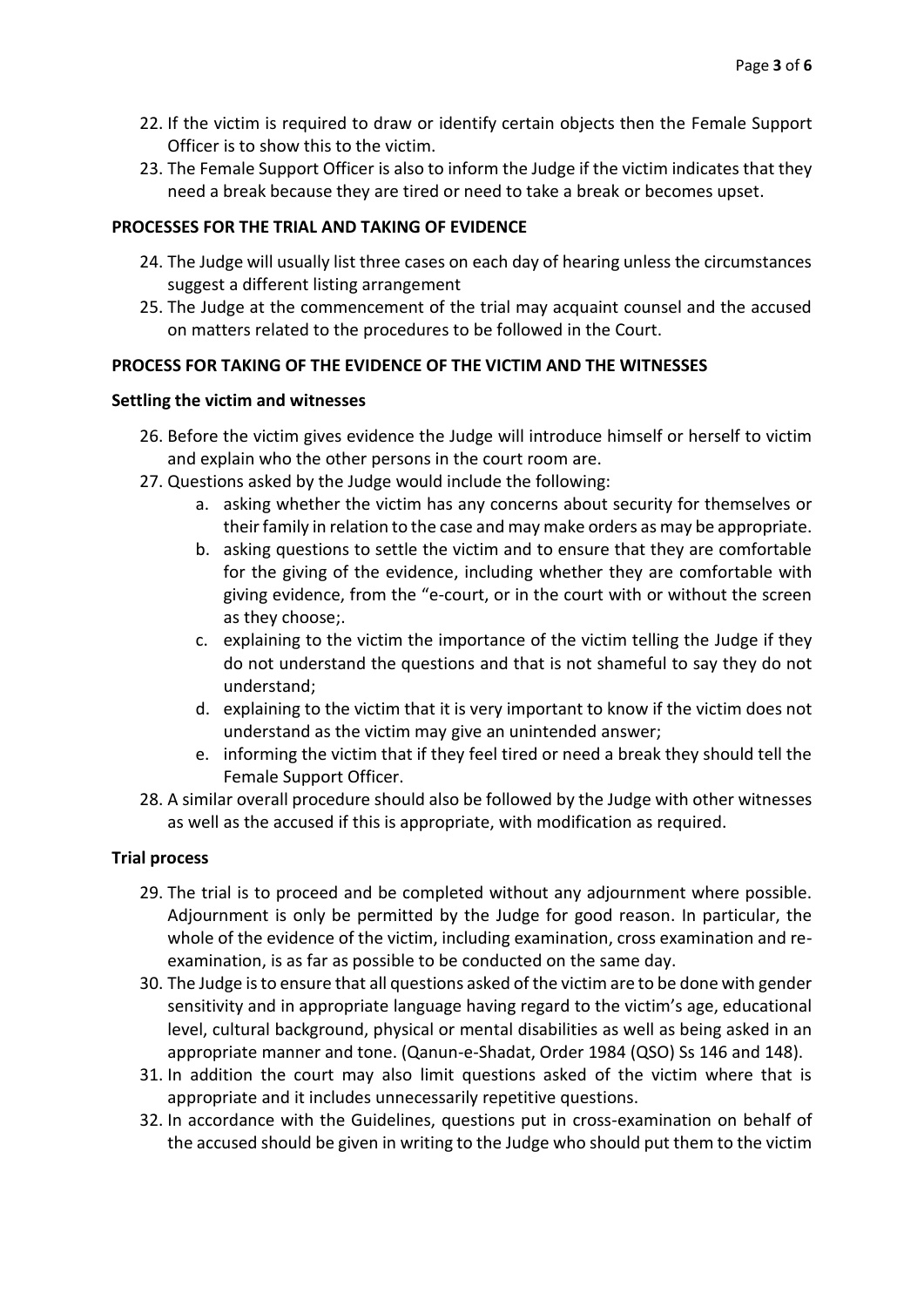or to a vulnerable witness in a language which is clear and not degrading. The Judge may give directions as to the manner in which this is to be undertaken.

#### **PROTECTION ORDERS.**

- 33. The Judge may at any time make orders to provide specific protection and arrangements in order to give security for the victim and or other relevant family or persons. Further the Judge may direct that the Police arrange for the victim to be given assistance from an appropriate agency to support the victim. These are referred in this Practice Note as "**appropriate protection orders**".
- 34. When the Judge orders that a summons be issued to the victim or witnesses, the Judge may include a further direction endorsed or attached to the summons form which asks the victim or witness "Do you require any police protection for yourself or family prior to the trial"
- 35. The process server is to be directed to ask this question of the victim or witness.
- 36. If the victim indicates "yes" by a signature or mark, the process server is then to arrange that protection requested be provided by the relevant SHO.
- 37. The process server is then to report back to the court on the process which was followed and the protection which was arranged.

# **PROCEDURES WHEN THE VICTIM OR OTHER WITNESSES RESILE FROM PREVIOUS STATEMENTS**

- 38. Having regard to the concerning number of cases involving non-compoundable offences in which on the date of trial, the victim resiles from earlier statements and further where other witnesses also resile from their statements, the Judge may adopt any of the following procedures or a combination of such procedures or another procedure which the Judge considers appropriate to address this issue.
	- a. **Procedure 1.** The Judge may clear the court of all persons (including the accused) leaving only the victim and a court reporter person or alternatively the Judge may bring the victim and a court reporter into chambers. The Judge may then ask questions of the victim as to why she has resiled and ascertain whether the victim has been exposed to any pressure and further whether there has been any compromise of the case through family pressure or agreement between the accused and the victims family. These questions and answers are to be recorded. The Judge may thereafter make appropriate orders as to the process of the case and this may include making appropriate protection orders.
	- b. **Procedure 2.** The Judge may adjourn the case until the following day or some other early suitable day, and make appropriate protection orders and arrangements to protect the victim and or other relevant family or persons. On the resumed day the Judge may undertake Procedure 1.
	- **c. Procedure 3.** The Judge may adjourn the case to another day. The Judge may direct that the Assistant Superintendent of Police/Sub-Divisional Police Officer of Concerned Area, look into the matter including whether the victim and/or other witnesses have been pressured into making a false statements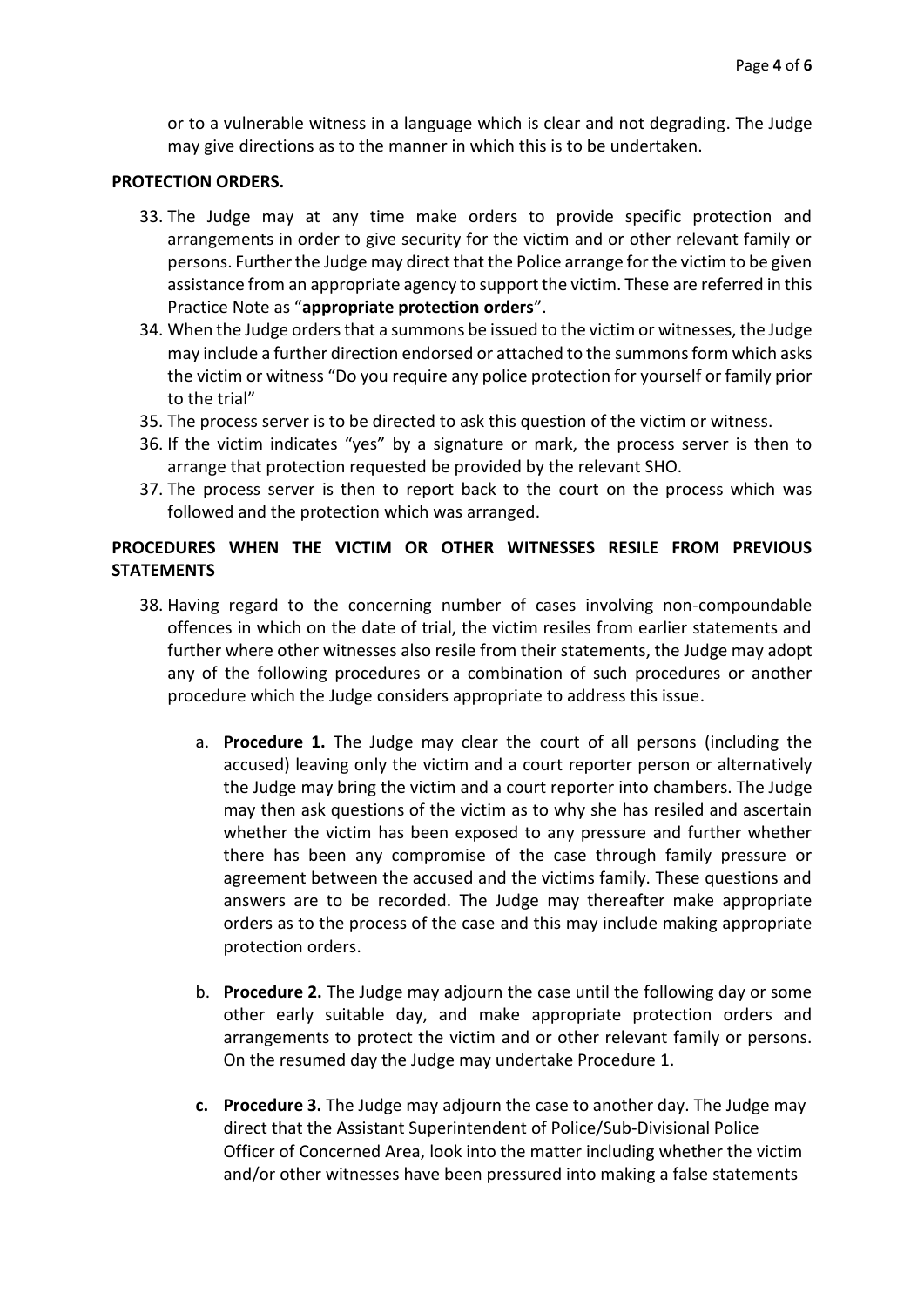and provide a report on the actions before the court within 7 days, or such further extension as the Judge may order. The Judge may make appropriate protection orders.

- d. **Procedure 4.** The Judge may instead direct that the trial continue and that the victim and other witnesses be required to give evidence either on that day or another early day with appropriate protection orders. If this Procedure is directed by the Judge, then the following processes would apply:
	- i. The victim and other witnesses who seek to resile are to be informed about the process which will take place in the court.
	- ii. If the victim is declared hostile, the cross examination of the victim by both the prosecutor and the defendant is not to be in writing in the manner indicated in the Guidelines.
	- iii. Particular care needs to be taken by the Judge to ensure that the victim is not subjected to undue pressure by the nature and manner of this procedure.
	- iv. After all of the relevant evidence in the case is called, the facts and the findings of the Judge will be assessed and based on the totality of the evidence.

# **PROCEDURES WHERE THE VICTIM DOES NOT ATTEND COURT**

- 39. If the victim does not attend Court on the day set for hearing, the case may be adjourned to another date and a further summons may be issued for her attendance as provided in sections 87 and 88 Cr.P.C.
- 40. If a further summons is so issued, then the Judge should give directions on the manner in which the victim is to be brought to the court, so as to ensure this is undertaken sensitively.
- 41. If the victim cannot be found or again does not attend, the prosecution may still proceed with the trial if there appears to be sufficient evidence which can be called to prove the commission of the offence, even without the attendance of the victim, subject to the Judge deciding that the accused should be acquitted pursuant to S 265K Cr.P.C..

#### **COURTS POWER TO ASK QUESTION, CALL WITNESSES ETC**

- 42. In relation to the cases which come before the court, in particular in relation to cases where there is resiling or where the victim does not attend court, it is important for the court to appropriately utilise its powers given pursuant to Sections 540 Cr.P.C. and 161 Q.S.O
- 43. Pursuant to Section 540 Cr.P.C., the Judge is empowered to summon any person as a witness, or examine any person in attendance, although not summoned as a witness. The Judge may also recall and re-examine any person already examined, if the evidence of such a witness appears to be essential to the just decision of the case.
- 44. Pursuant to Article 161 Q.S.O In order to discover or to obtain proper proof of relevant facts, the Judge may ask any question the Judge pleases, in any form at any time, of any witness, or of the parties about any fact either relevant or irrelevant. In addition the Judge may order the production of any document or thing. Neither the parties nor their agents shall be entitled to make any objection to any such question or order, nor,